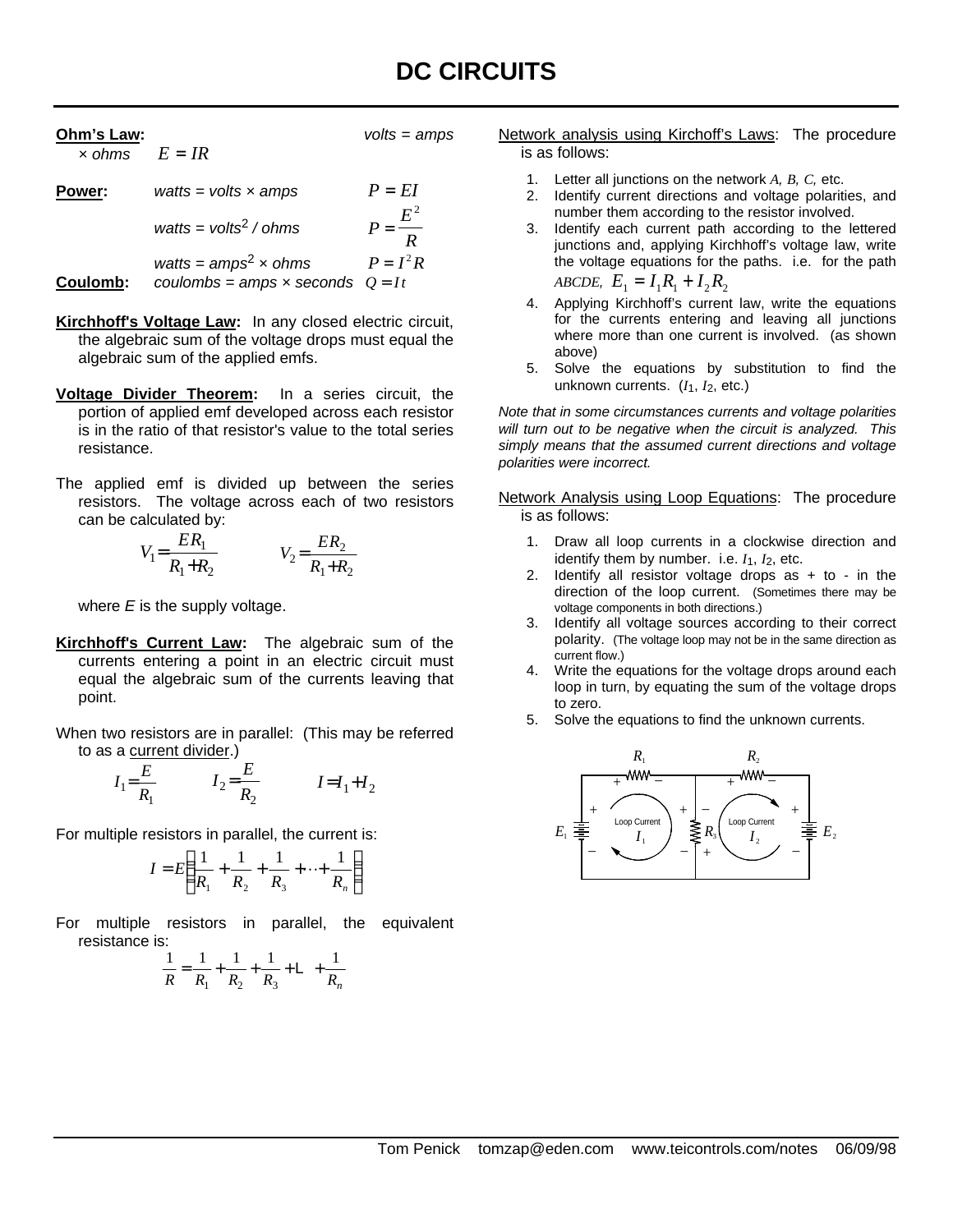- Nodal Analysis: A *voltage node* is a junction in an electrical circuit at which a voltage can be measured with respect to another (reference) node. The procedure for nodal analysis is as follows:
	- 1. Convert all voltage sources to current sources, and redraw the circuit.
	- 2. Identify all nodes and choose a reference node.
	- 3. Write the equations for the currents flowing into and out of each node, with the exception of the reference node.
	- 4. Solve the equations to determine the node voltages and the required branch currents.
- Internal resistance is the characteristic of all voltage sources that tends to reduce the voltage and current they can deliver under load.

$$
R_i = \frac{V_{NL} - V_{FL}}{I_L}
$$
 where:  $V_{NL}$  is the noload voltage  
\n
$$
V_{FL}
$$
 is the full load voltage  
\n
$$
I_L
$$
 is the amperage under  
\nload

With *R<sup>i</sup>* known, the voltage source circuit can be represented by an ideal voltage source in series with a resistor  $R_i$ .

#### **Delta-Wye Transformation:**



**Superposition Theorem:** In a network containing more than one source of voltage or current, the current through any branch is the algebraic sum of the currents produced by each source acting independently.

Procedure: 1) Select one source, and replace all other sources with their internal impedances; 2) Determine the level and direction of the current that flows through the desired branch as a result of the single source acting alone; 3) Repeat steps 1 and 2 using each source in turn until the branch current components have been calculated for all sources; 4) Sum the component currents to obtain the actual branch current.

**Thévenin's Theorem:** Any two-terminal network containing resistances and voltage sources and/or current sources may be replaced by a single voltage source in series with a single resistance. The emf of the voltage source is the open-circuit emg at the network terminals, and the series resistance is the resistance between the network terminals when all sources are replaced by their internal impedances.

Procedure: 1) Calculate the open-circuit terminal voltage of the network; 2) Redraw the network with each voltage source replaced by a short circuit in series with its internal resistance, and each current source replaced by abn open circuit in parallel with its internal resistance; 3) Calculate the resistance of the redrawn network as *seen* from output terminals.

**Norton's Theorem:** Any two-terminal network containing resistances and voltage source and/or current sources may be replaced by a single current source in parallel with a single resistance. The output from the current source is the short-circuit current at the network terminals, and the parallel resistance is the resistance between the network terminals when all sources are replaced by their internal impedances.

Procedure: 1) Calculate the short-circuit current at the network terminals; 2) Redraw the network with each voltage source replaced by a short-circuit in series with its internal resistance, and each current source replaced by an open circuit in parallel with its internal resistance; 3) Calculate the resistance of the redrawn network as *seen* from the output terminals.

- Millman's Theorem: Multiple current sources in parallel can be represented by a single current generator having the sum of the individual source currents and the resistance of the parallel combination of the individual source resistances.
- Maximum Power Transfer Theorem: Maximum output power is obtained from a source when the load resistance is equal to the output resistance of the network or source as seen from the terminals of the load.
- A voltage source having a voltage *E* and a source resistance  $R<sub>S</sub>$  can be replaced by a *current source* with a current  $E/R<sub>S</sub>$  and a source resistance  $R<sub>S</sub>$ .
- A current source having a current *I* and a source resistance  $R<sub>S</sub>$  can be replaced by a *voltage source* with a voltage  $IR_s$  and a source resistance  $R_s$ .
- Conductance: The reciprocal of resistance in units of *siemens* (S). For multiple resistors in parallel, the conductances are:

 $G = G_1 + G_2 + G_3 + \cdots + G_n$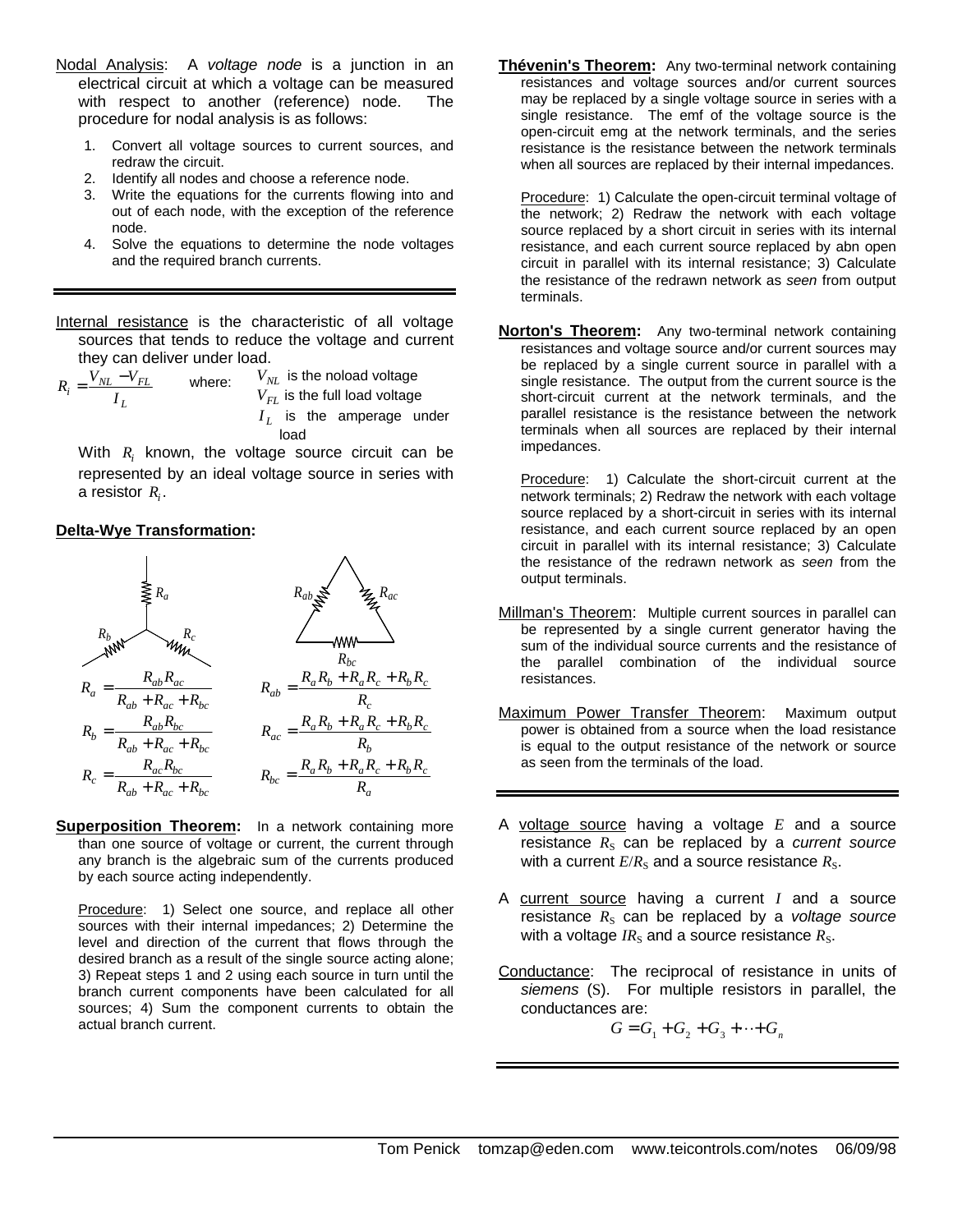# **CAPACITANCE**

The **farad** is the SI unit of capacitance, equal to the capacitance of a capacitor that contains a charge of 1 coulomb when the potential difference between its terminals is 1 volt.

| $Q = CE$ | where | $Q =$ the charge in coulombs       |
|----------|-------|------------------------------------|
|          |       | $C =$ capacitance in farads        |
|          |       | $E =$ voltage across the capacitor |

- The dielectric is the insulating material between the conducting plates. After a capacitor is discharged, a small charge may remain due to polarized atoms in the dielectric; this phenomenon is known as dielectric absorption.
- Permittivity is the ease with which electric flux is permitted to pass through a given dielectric material.

Dielectric constant is the term for relative permittivity  $\in_0$ .

 $C = \frac{\epsilon_r \epsilon_o A}{I}$ where  $\epsilon_r$  = relative permittivity ∈*o*= permittivity of free space  $A =$  plate area in m<sup>2</sup>  $d =$  dielectric thickness in m

Some Dielectric Constants ∈<sub>r</sub> Vacuum Air Ceramic, low loss 6-20 Ceramic, hi  $\in$ 1 1.006 >1000 Glass Mica Mylar Oxide Film 5-25 5-100 3-7 3 Paper Polystyrene 2.5 **Teflon** 4-6  $\mathfrak{p}$ Capacitor equivalent circuit

 $R_D$  = resistance of the plates  $R_{L}$  = leakage resistance of the dielectric

*d*  $=\frac{\epsilon_r \epsilon_o}{\cdot}$ 



Air Capacitors are usually variable type.

- Paper Capacitors consist of layers of paper and metal foil or just metalized paper that is rolled up, dipped, and terminated. A band on one end may indicate the *outside* foil so that it may be grounded for shielding, not necessarily polarity. Values range from 500 pF to 50 µF to 600 V. Lowest cost but physically larger.
- Plastic Film Capacitors are similar to paper capacitors but use polystyrene or Mylar instead of paper. Insulation resistance is greater than 100 000 MΩ. Values typically range from 5 pF to 0.47 µF to 600 V.
- Mica Capacitors consist of layers of mica and metal foil or layers of silvered mica. Precise values and wide temperature ranges are possible. Values typically range from 1  $pF$  to 0.1  $\mu$ F to 35 000 V.
- Ceramic Capacitors consist of a ceramic disc with films of metal on both sides. There are two types of ceramic material; one with extremely high permittivity but low leakage resistance which allows smaller physical size, and the other has lower permittivity and leakage resistances of about 7500 MΩ but with large physical size.
- Electrolytic Capacitors are constructed with two sheets of aluminum foil separated by a fine gauze soaked in electrolyte and rolled up and encased in an aluminum cylinder. When assumbled, a direct voltage is applied to the capacitor terminals causing a thin layer of aluminum oxide to form on the surface of the positive plate next to the electrolyte. The aluminum oxide is the dielectric and the electrolyte and positive sheet of foil are the capacitor plates. High capacitances in a relatively small size are obtained. Working voltages are low and leakage current is high. The capacitors are polarized, and if connected incorrectly, gas forms within the electrolyte and the capacitor may explode. Nonpolorized electrolytic capacitors are available which consist of two capacitors in one package connected back to back.
- Tantalum Capacitors are essentially another type of electrolytic capacitor. Tantalum is *sintered* (baked) into a porous solid. This is immersed into a container of electrolyte which is then absorbed into it.

Capacitors in Series:

$$
\frac{1}{C} = \frac{1}{C_1} + \frac{1}{C_2} + \frac{1}{C_3} + \mathsf{L} + \frac{1}{C_n}
$$

Capacitors in Parallel: The total capacitance is the sum of the individual capacitances:

$$
C = C_1 + C_2 + C_3 + L + C_n
$$

Voltage on a Capacitor:

$$
E \frac{\frac{1}{\frac{2}{\frac{1}{c}}}}{\frac{1}{c}} = \frac{1}{c}
$$
  
\n
$$
e_C = E - (E - E_0)2.718^{-t(CR)} \text{ or}
$$
  
\n
$$
\frac{t}{CR} = \ln\left(\frac{E}{E - e_C}\right)
$$

where  $e_c$  = capacitor voltage at time *t* 

 $E =$  supply voltage

 $E_{_0}$  = initial level of capacitor voltage

- $t =$  time in seconds
- $C =$  capacitance in farads
- $R$  = resistance (series) in ohms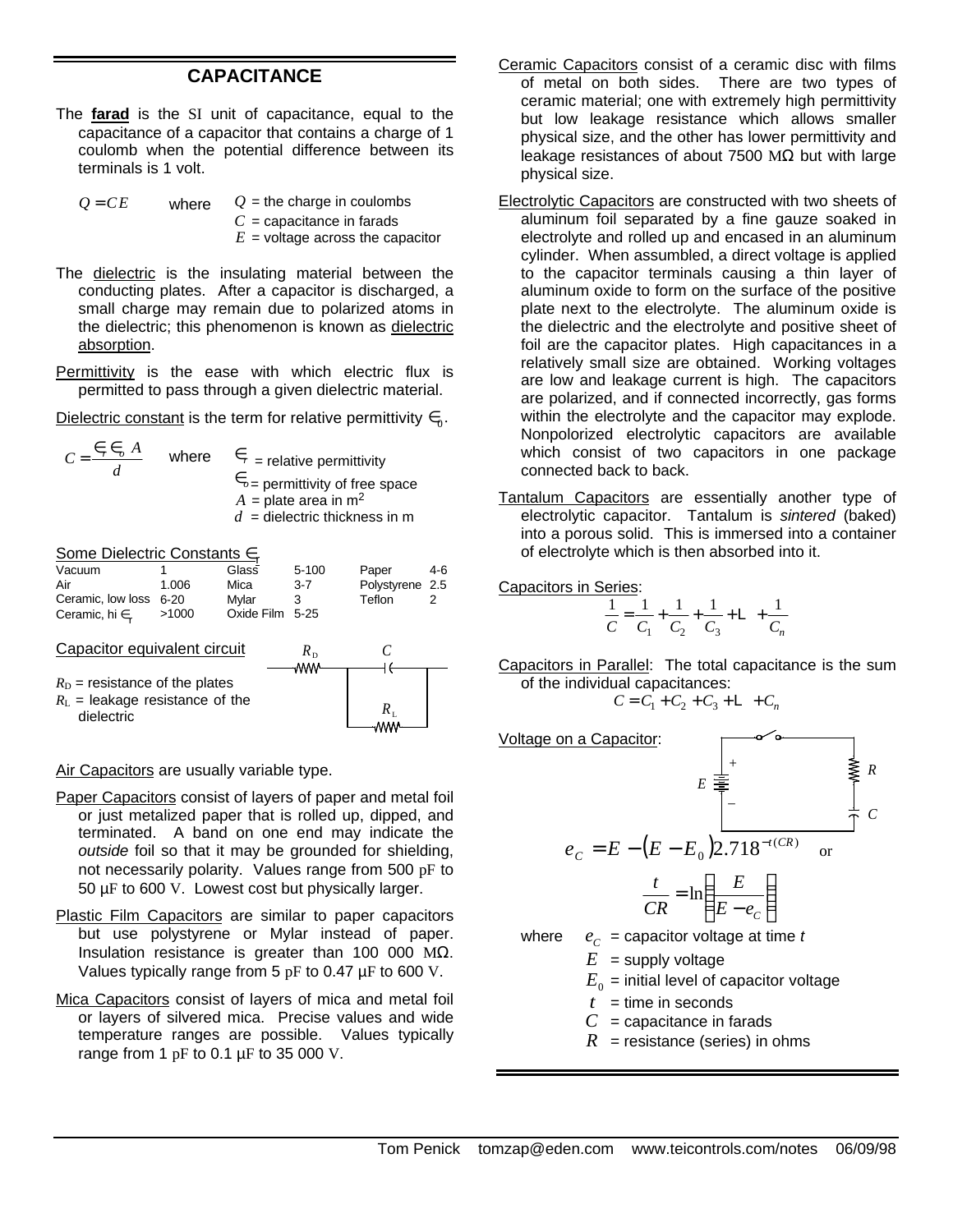## **MAGNETISM**

Flux: magnetic lines of force which form closed loops.

- Right-hand rule: When the thumb points in the direction of current flow, the fingers show the direction of the magnetic lines of force around a conductor. When a *solenoid* is gripped with the right hand such that the fingers are pointing in the direction of current flow in the coils, the thumb points in the direction of the flux, toward the N-pole of the solenoid.
- When a magnet in motion is brought near a coil, a voltage is generated. This effect is *electromagnetic induction*.
- When a coil is energized in proximity to a second coil an emf will be generated in the second coil as the flux is builds from 0 to its maximum level. At maximum level, the flux becomes stationary and no emf is generated in the second coil. When the coil is deenergized, the flux falls to 0 and emf is again generated in the second coil while the flux is in motion.
- Nonmagnetic materials have no effect on a magnetic field.
- Diamagnetic materials exhibit a very slight opposition to magnetic lines of force. They tend to be repelled from both poles of a magnet and align at right angles to the field.
- Paramagnetic materials slightly assist the passage of magnetic lines of force. i.e. aluminum, platinum
- Ferromagnetic materials greatly assist the passage of magnetic lines of force. These materials are used in permanent magnets and as electromagnets. i.e. iron, nickel, cobalt, ferrite
- Weber (Wb) The unit of magnetic flux which, in a singleturn coil, porduces an emg of 1 V when the flux is reduced to zero at a uniform rate in 1 s.
- Tesla (T) The unit of flux density in a magnetic field when 1 Wb of flux occurs in a plane of 1  $m^2$ ; i.e. 1 tesla is equal to 1  $Wb/m^2$ . Greatest near the poles or within the magnet.

$$
B = \frac{\Phi}{A}
$$
 where 
$$
B = \text{teslas}
$$

$$
\Phi = \text{webers}
$$

$$
A = \text{m}^2
$$

Magnetomotive force (mmf) The number of turns on a coil times the number of amps equals the mmf in amps.

$$
\mathfrak{I}=N I
$$

Magnetic field strength The number of turns on a toroidal coil times the number of amps divided by the length of the magnetic path, expressed in amps/meter  $(A/m)$ .

> $H = \frac{NI}{I}$ *l* =

Force on a conductor Flux density times current times length, expressed in newtons.

 $F = BII$ 

Torque on a coil of radius *r* in newton meters.

#### *torque* = *BIl Nr*

Hysteresis is the effect of lagging flux density relative to changes in magnetic field strength. This is due to the core material becoming magnetized and its resistance to change. This retained flux density is called remanence or residual magnetism. The magnetic field strength required to reduce the remanence to zero is called the coercive force. If a graph is drawn with *remanence* on the *y*-axis and *coercive force* on the *x*-axis, the resulting figure is called a hysteresis loop. A soft iron core material yields a narrow loop, meaning that hysteresis losses would be a minimum, making this material suitable for coils undergoing a large number of reversals per second. A hard steel core yields a wide loop, indicating a large core loss, making it unsuitable for coils undergoing reversals but is a good material for permanent magnets. A ferrite core also has a wide loop but with a more vertically compact graph approaching a square shape. This characteristic lends the material to use in *magnetic memory*.